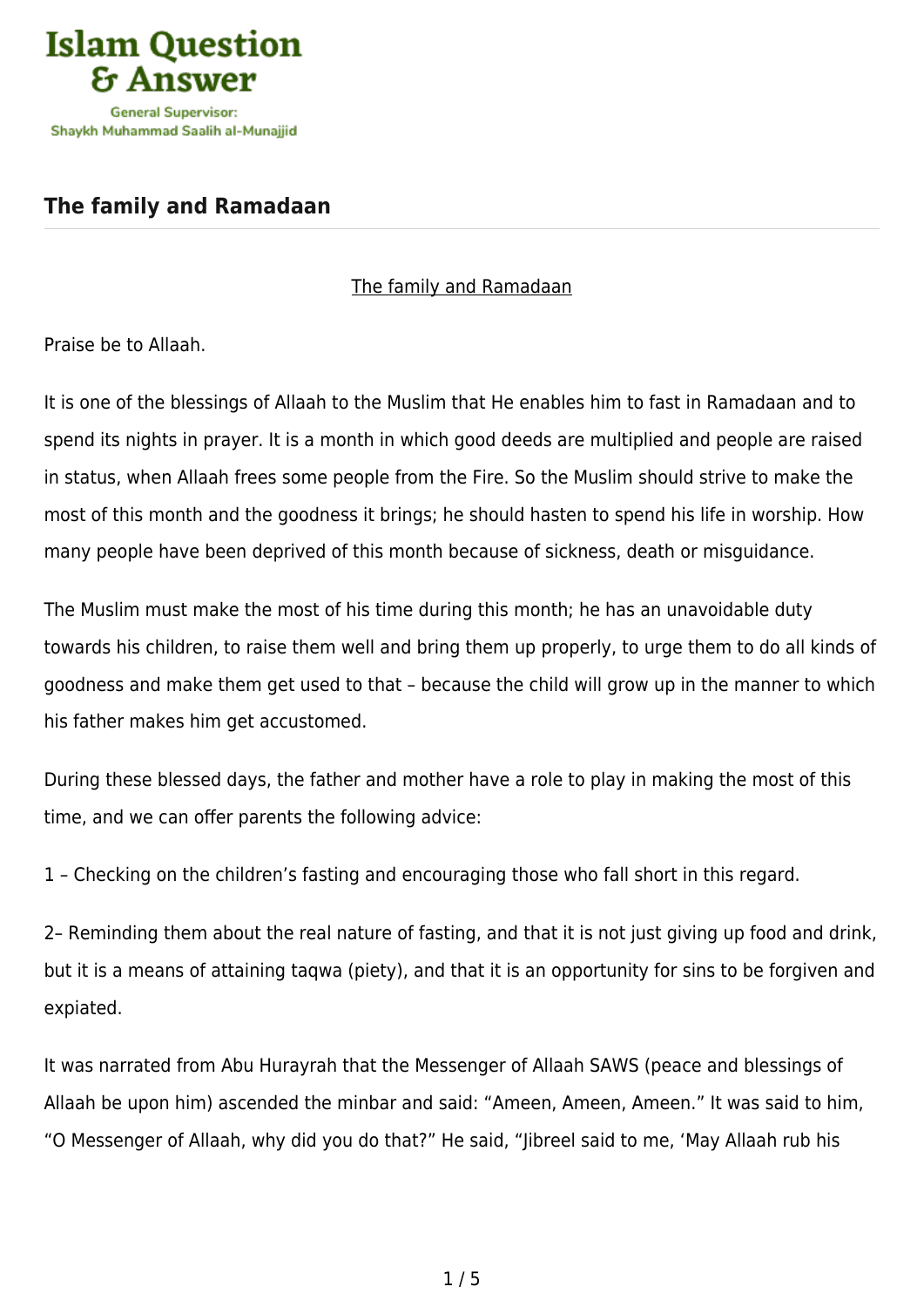

nose in the dust, that person who Ramadaan comes and his sins are not forgiven,' and I said, 'Ameen'. Then he said, 'May Allaah rub his nose in the dust, that person who lives to see his parents grow old, one or both of them, but he does not enter Paradise,' and I said, 'Ameen'. Then he said, 'May Allaah rub his nose in the dust, that person in whose presence you are mentioned and he does not send blessings upon you,' and I said, 'Ameen.'"

Narrated by Ibn Khuzaymah, 1888; al-Tirmidhi, 3545; Ahmad, 7444; Ibn Hibbaan, 908. See Saheeh al-Jaami', 3501.

3 – Teaching them the etiquette and rulings on eating, such as eating with the right hand from what is directly in front of them; reminding them that extravagance is haraam and is harmful to the body.

4 – Not letting them spend too long on eating iftaar so that they miss praying Maghrib in congregation.

5 – Reminding them about the situation of the poor and destitute who cannot find even a mouthful of food to quench the fires of hunger; reminding them of the situation of those who have migrated or are fighting in jihad for the sake of Allaah in all places.

6 – These gatherings offer an opportunity to bring relatives together and uphold the ties of kinship. This custom still exists in some countries, and it is an opportunity to reconcile and mend broken ties between relatives.

7 – Helping the mother to prepare the food, and to clean up and keep the food fit for eating.

8 – Reminding them to pray qiyaam (taraweeh) and to prepare for it by not eating too much and to get ready in time to perform the prayer in the mosque.

9 – With regard to suhoor, the parents should remind the family of the barakah (blessing) of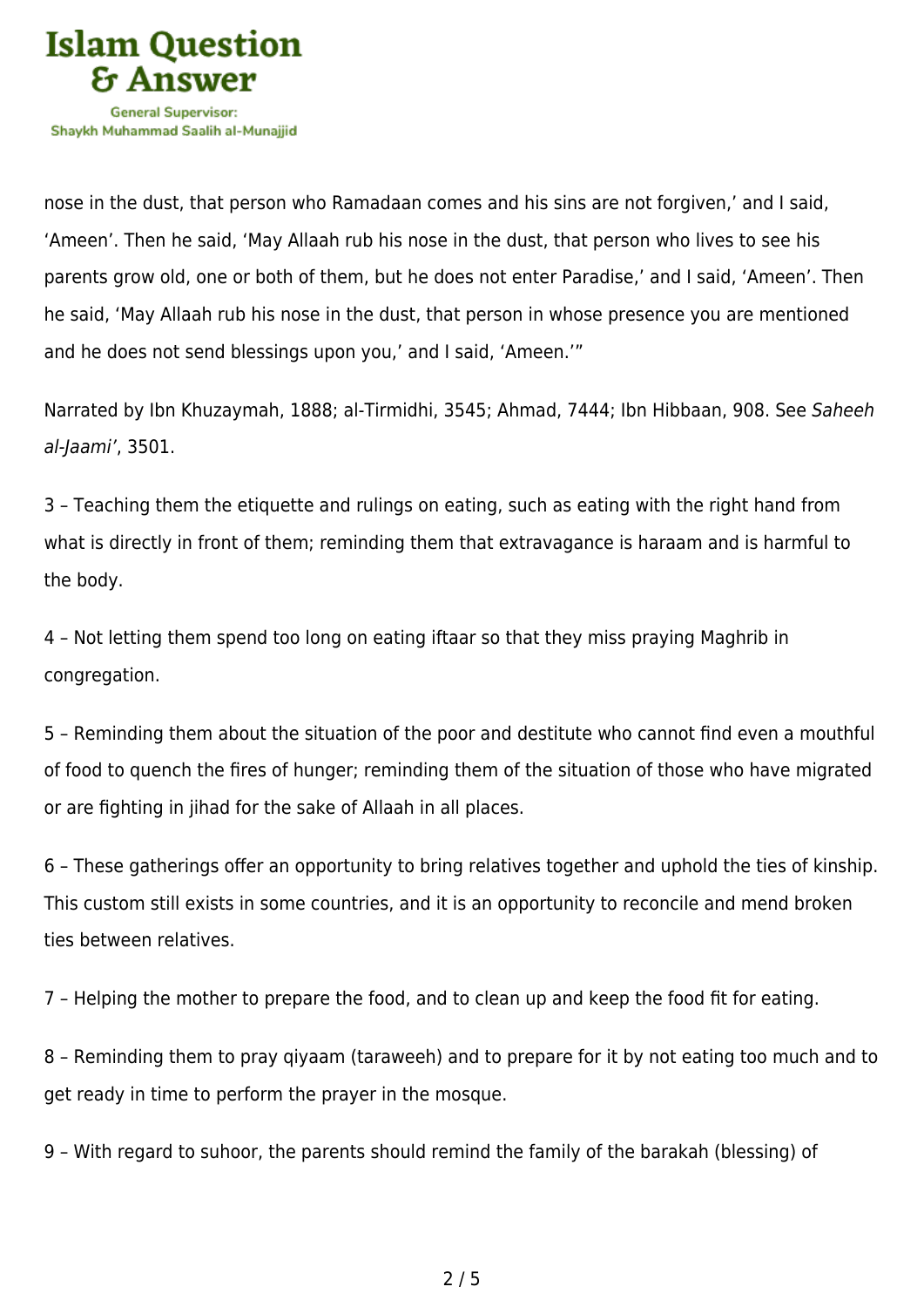

suhoor and that it gives a person the strength to fast.

10 – Allowing enough time before Fajr prayer so that those who have not prayed Witr may do so, and so that those who have delayed their prayer until the end of the night may pray, and so that each person may make du'aa' to his Lord as he wishes.

11 – Paying attention to praying Fajr on time in congregation in the mosque, for those who are required to do so. We have seen many people who wake up at the end of the night to eat, then they go back to bed and neglect Fajr prayer.

12 – It was the practice of the Prophet SAWS (peace and blessings of Allaah be upon him) in the last ten days of Ramadaan to stay up at night and wake his family. This indicates that the family should pay attention to making the most of this blessed time in doing things that are pleasing to Allaah, may He be glorified and exalted. So the husband should wake his wife and children to do that which will bring them closer to their Lord.

13 – There may be small children in the house who need to be encouraged to fast, so the father should urge them to get up for suhoor, and encourage them to fast by praising them and giving a reward to the one who fasts the whole month or half of it, and so on.

It was narrated that al-Rubayyi' bint Mu'awwidh said: On the morning of 'Ashoora' the Prophet SAWS (peace and blessings of Allaah be upon him) sent word to the villages of the Ansaar saying, "Whoever started out not fasting, let him not eat for the rest of the day, and whoever started the day fasting, let him fast." She said: We used to fast and make our children fast, [and take them to the mosques] and make toys for them out of wool, then if one of them cried for food we would give him that toy until iftaar.

Narrated by al-Bukhaari, 1859; Muslim, 1136 – the words in square brackets were narrated by Muslim.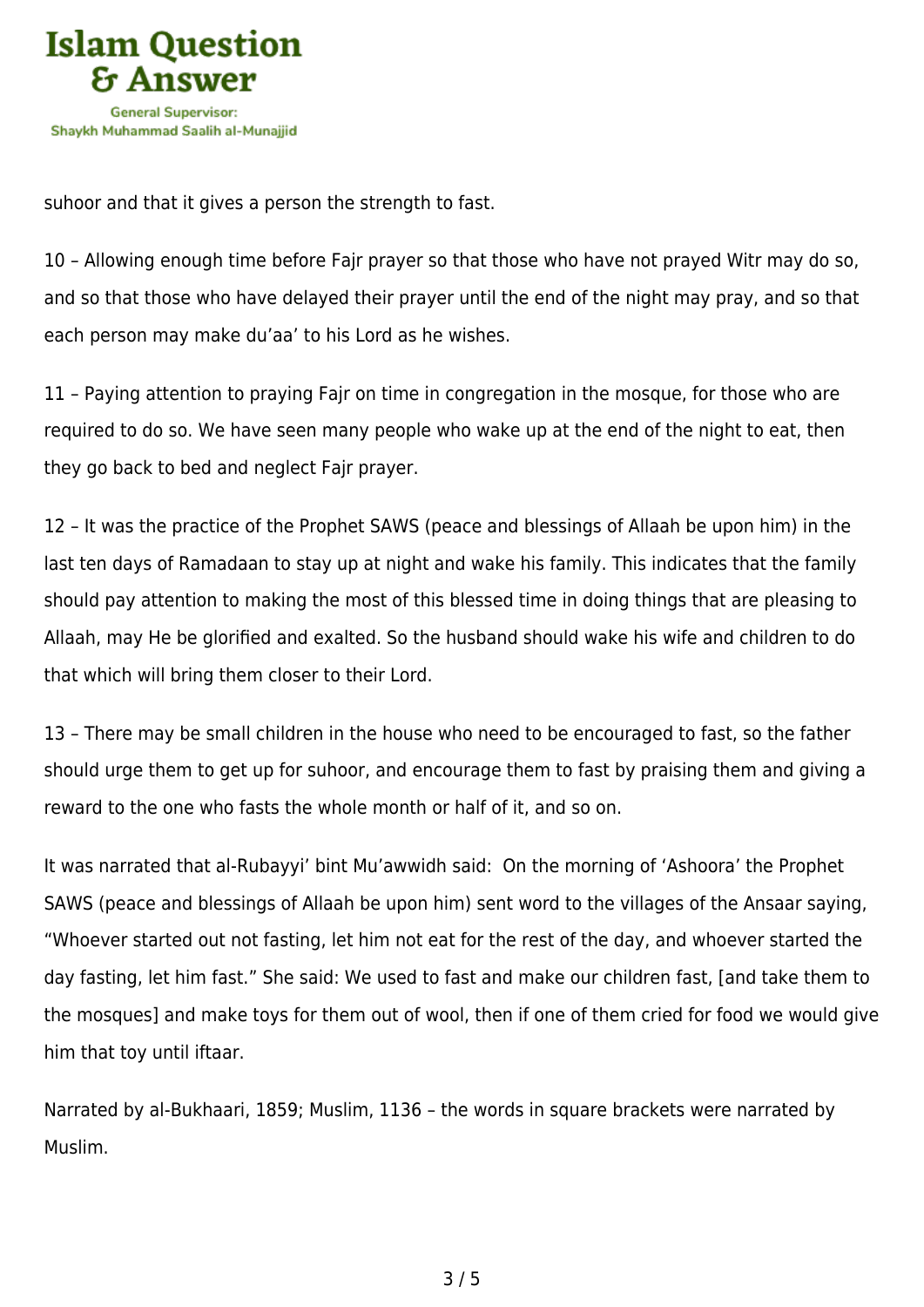

## Al-Nawawi said:

This hadeeth shows that we should train children to do acts of worship and get them used to that, but they are not accountable. Al-Qaadi said: It was narrated from 'Urwah that when they are able to fast it becomes obligatory upon them. This is a mistake which is disproven by the saheeh hadeeth, "The Pen is lifted from three: from the child until he reaches adolescence…" And Allaah knows best.

## Sharh Muslim, 8/14

14 – If possible, the father and mother should take the family for 'Umrah in Ramadaan, and that is something that will benefit them in the Hereafter,, themselves and their family, for 'Umrah during Ramadaan has the same reward as Hajj. It is better to go at the beginning of Ramadaan so as to avoid the crowds.

15 – The husband should not overburden his wife with more than she can bear of having to prepare food and sweets. Many people take this month to prepare fancy foods and drinks, and they go extremes in that. This detracts from the sweetness of this month and goes against the reason for fasting, which is to attain piety.

16 – The month of Ramadaan is the month of the Qur'aan, so we suggest that each family gets together to read Qur'aan. The father should teach his family to recite Qur'aan and help them to understand the meanings of the verses. In the same gathering they may also read a book about the rulings and etiquette of fasting. Allaah has enabled many scholars and seekers of knowledge to write books which can be used for preaching and teaching during Ramadaan; the books are divided into thirty parts, so one topic can be read each day, and this will benefit everyone.

17 – They should be encouraged to spend and check on their neighbours and the needy.

It was narrated that Ibn 'Abbaas said: The Messenger of Allaah SAWS (peace and blessings of